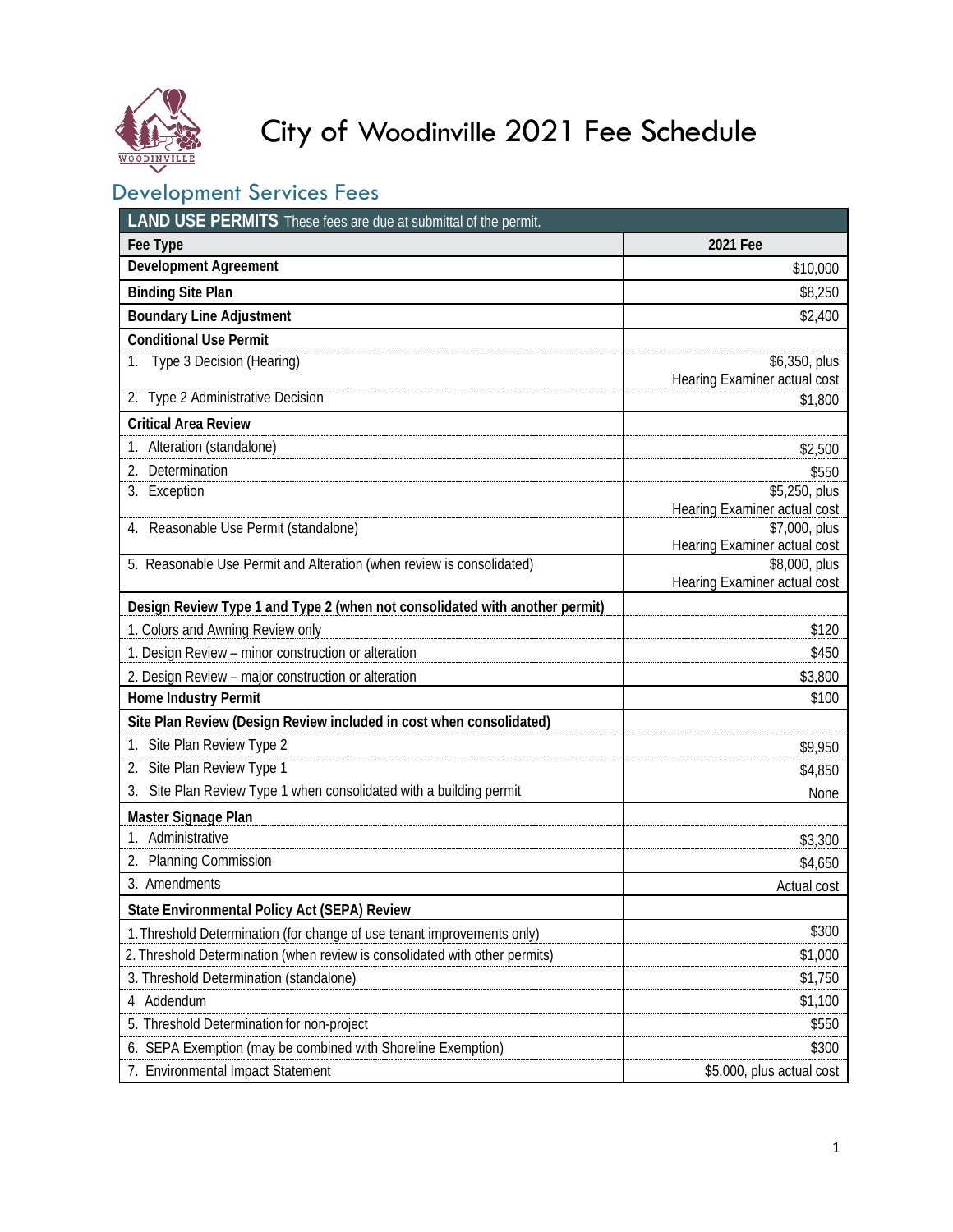| LAND USE PERMITS (continued) These fees are due at submittal of the permit.                                                     |                                               |
|---------------------------------------------------------------------------------------------------------------------------------|-----------------------------------------------|
| <b>Shoreline Permits</b>                                                                                                        |                                               |
| 1. Substantial Development                                                                                                      | \$6,900                                       |
| 2. Exemption                                                                                                                    | \$300                                         |
| 3. Conditional Use and/or Variance (separate or combined)                                                                       | \$12,900, plus                                |
|                                                                                                                                 | Hearing Examiner actual cost                  |
| 4. Shoreline Permit Revision                                                                                                    | \$1,000                                       |
| <b>Flood Improvement Permit</b>                                                                                                 | \$2,500                                       |
| <b>Flood Variance</b>                                                                                                           | \$7,000, plus<br>Hearing Examiner actual cost |
|                                                                                                                                 | \$8,500                                       |
| <b>Special Use Permit</b>                                                                                                       |                                               |
| Subdivisions                                                                                                                    |                                               |
| Short Subdivision (4 lots or less)                                                                                              | \$7,135                                       |
| Short Subdivision Final (4 lots or less)<br>2.                                                                                  | \$2,000                                       |
| 3. Short Subdivision Modification<br>4. Preliminary Subdivision (5 lots or more)                                                | \$2,500<br>\$18,500, plus                     |
|                                                                                                                                 | Hearing Examiner actual cost                  |
| <b>Major Modification</b><br>5.                                                                                                 | \$6,000, plus                                 |
|                                                                                                                                 | Hearing Examiner actual cost                  |
| 6. Final Plat                                                                                                                   | \$6,000, plus<br>Hearing Examiner actual cost |
| <b>Temporary Use Permit</b>                                                                                                     | \$1,000                                       |
| <b>Temporary Encampment Permit</b>                                                                                              | \$500                                         |
|                                                                                                                                 |                                               |
| <b>Wireless Service Facility</b>                                                                                                |                                               |
| 1. New Facility                                                                                                                 | \$5,000                                       |
| 2. Substantial Modification to Existing Facility                                                                                | \$3,000                                       |
| Variance                                                                                                                        | \$9,400                                       |
| Annexation                                                                                                                      | Actual cost<br>\$10,000 deposit               |
| <b>Comprehensive Plan Amendment</b>                                                                                             |                                               |
| 1. Housekeeping                                                                                                                 | \$0                                           |
| 2. Non-Housekeeping                                                                                                             | \$6,600                                       |
|                                                                                                                                 |                                               |
| <b>Zoning Code Amendment</b>                                                                                                    |                                               |
| Housekeeping                                                                                                                    | \$0                                           |
| Non-Housekeeping<br>2.                                                                                                          | \$5,200                                       |
| Pre-Annexation<br>3.                                                                                                            | \$5,200                                       |
| <b>Zoning Map Amendment</b><br>Note:                                                                                            | \$7,650                                       |
| Applications that require a bearing by the City's Hearing Evaminer are required to noy the Hearing Evaminer deposit at the time |                                               |

1. Applications that require a hearing by the City's Hearing Examiner are required to pay the Hearing Examiner deposit at the time of submittal. This deposit is required as part of the submittal fees for a complete application.

2. Land Use Permit fees cover the cost of initial review and three resubmittal reviews. If the application is not approved after the third resubmittal review or there are significant changes to the scope of work, additional fees may apply.

3. For permits requiring large noticing boards, the actual cost of the boards will be charged to the applicant. Projects requiring large notice boards include preliminary subdivisions of ten or more lots, multifamily residential projects exceeding 25 units and/or mixed-use and commercial projects having 20,000 or more square feet of gross floor area.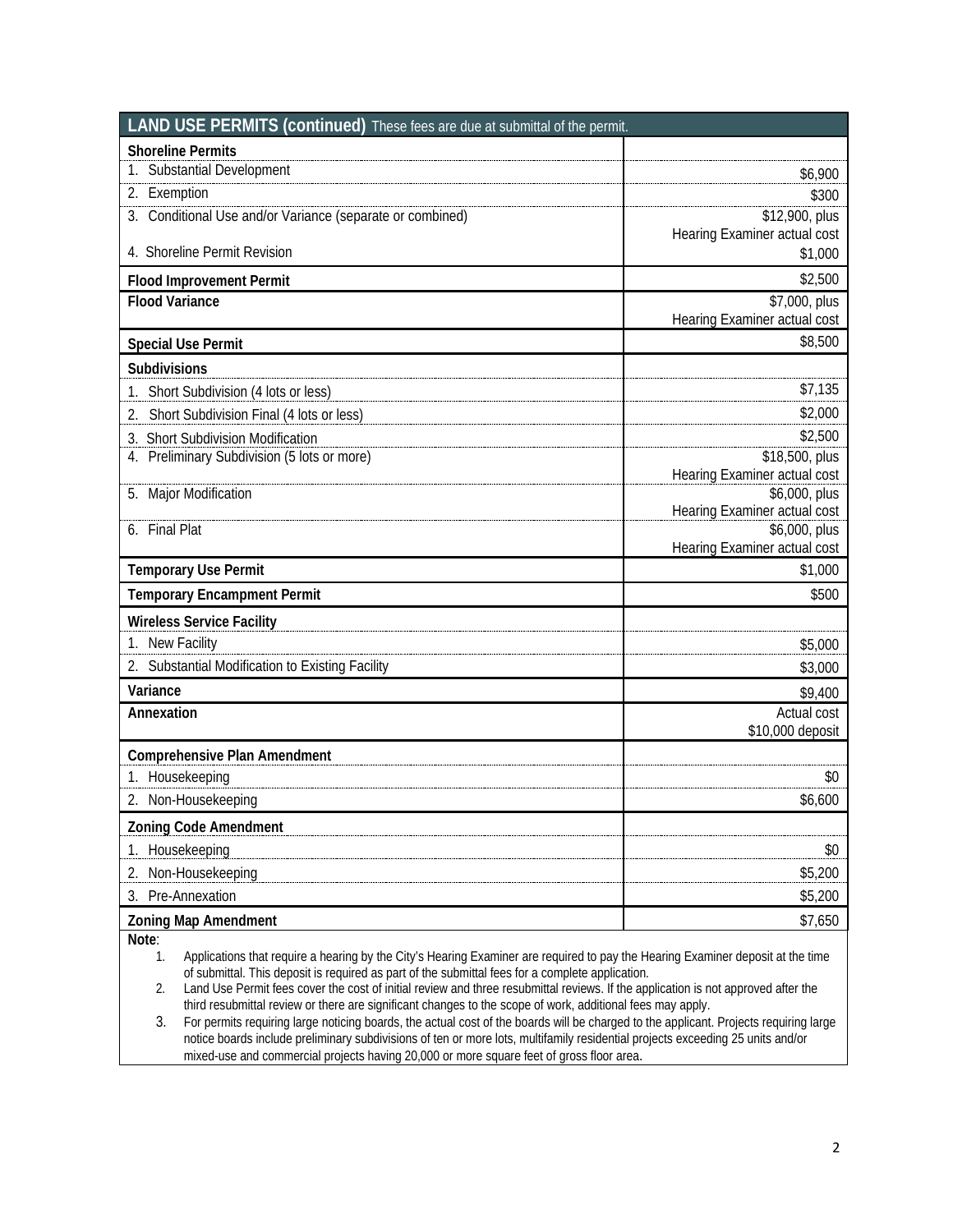## **BUILDING PERMITS**

#### Valuation

Building permit fees are based on the valuation of the project. The Building Official determines the valuation of all work, and will consider alternatives calculation to the Building Valuation Data (BVD) method of valuation, such as actual contracts or bids for the work. The valuation listed on the application is an estimate of the fair market value of construction including all labor and materials and may not be the same valuation determined by the Building Official during review. Where the valuation provided by the applicant is higher than the BVD, the Building Official has the option to accept the provided valuation. Use of the BVD is only an estimate.

The City estimates valuation using the most current edition of the BVD Square Foot Construction Costs Table published by the "Building Safety Journal" and gross square footage. The following percentages apply to the valuation of different work types:

- New construction, shell buildings, additions, etc.: 100% of BVD
- Alterations, repairs & equipment, change of use with minimal work: The valuation listed on the application shall be used concurrent with the approval by the Building Official
- Tenant Improvement, Interior Remodel: 20% of the BVD
- Garages, decks, porches, 100% of the "Utility, miscellaneous" rate in the BVD

| <b>Building Permit Fee</b>                                                                                                          |                                                                                                                              | These fees are due at issuance of the permit.                                   |  |
|-------------------------------------------------------------------------------------------------------------------------------------|------------------------------------------------------------------------------------------------------------------------------|---------------------------------------------------------------------------------|--|
| Value of the Project                                                                                                                | 2021 Fee                                                                                                                     |                                                                                 |  |
| $$0 - $10,000$                                                                                                                      | \$185                                                                                                                        |                                                                                 |  |
| $$10,000.01 - $25,000$                                                                                                              | \$185 for the first \$10,000 plus \$20 for each additional \$1,000, or fraction                                              |                                                                                 |  |
|                                                                                                                                     | thereof, to and including \$25,000                                                                                           |                                                                                 |  |
| \$25,000.01 - \$50,000                                                                                                              | thereof, to and including \$50,000                                                                                           | \$485 for the first \$25,000 plus \$15 for each additional \$1,000, or fraction |  |
| \$50,000.01 - \$100,000                                                                                                             | \$860 for the first \$50,000 plus \$10 for each additional \$1,000, or fraction                                              |                                                                                 |  |
|                                                                                                                                     | thereof, to and including \$100,000                                                                                          |                                                                                 |  |
| \$100,000.01 - \$500,000                                                                                                            | \$1,360 for the first \$100,000 plus \$8 for each additional \$1,000, or fraction                                            |                                                                                 |  |
|                                                                                                                                     | thereof, to and including \$500,000                                                                                          |                                                                                 |  |
| \$500,000.01 - \$1,000,000                                                                                                          | \$4,560 for the first \$500,000 plus \$7 for each additional \$1,000, or a fraction                                          |                                                                                 |  |
| \$1,000,000.01 and up                                                                                                               | thereof, to and including \$1,000,000<br>\$8,060 for the first \$1,000,000 plus \$6 for each additional \$1,000, or fraction |                                                                                 |  |
|                                                                                                                                     | thereof                                                                                                                      |                                                                                 |  |
|                                                                                                                                     | Exceptions - fees shall be as noted and not based on valuation                                                               |                                                                                 |  |
| Re-roof (single-family residential only)                                                                                            |                                                                                                                              | \$163                                                                           |  |
| Re-roof (commercial/multi-family)                                                                                                   | \$163 plus \$2 per 100 SF of Roof                                                                                            |                                                                                 |  |
| Change of occupancy only                                                                                                            |                                                                                                                              | \$300                                                                           |  |
| <b>Building Permit Plan Review</b><br>For building and combination building permits, these fees are due at submittal of the permit. |                                                                                                                              |                                                                                 |  |
| Fee Type                                                                                                                            |                                                                                                                              | 2021 Fee                                                                        |  |
| <b>Building Plan Review</b><br>1.                                                                                                   |                                                                                                                              | 65% of the building permit fee                                                  |  |
| Fire Plan Review<br>$\mathfrak{D}$                                                                                                  |                                                                                                                              | 15% of the building plan review fee                                             |  |
| 3. Structural Review                                                                                                                |                                                                                                                              | <b>Consultant Cost</b>                                                          |  |
| NOTF.                                                                                                                               |                                                                                                                              |                                                                                 |  |

**NOTE:**

1. Plan review fees cover the cost of the initial review and two (2) resubmittal reviews. If the application is not approved after the second resubmittal review or if there are significant changes to the scope of work, additional plan review fees may apply.

2. **Plan review fees do not cover the cost of outside consultant review.**

3. The plan review fee will not be charged for window replacements and other permits that do not require plan review as determined by the building official.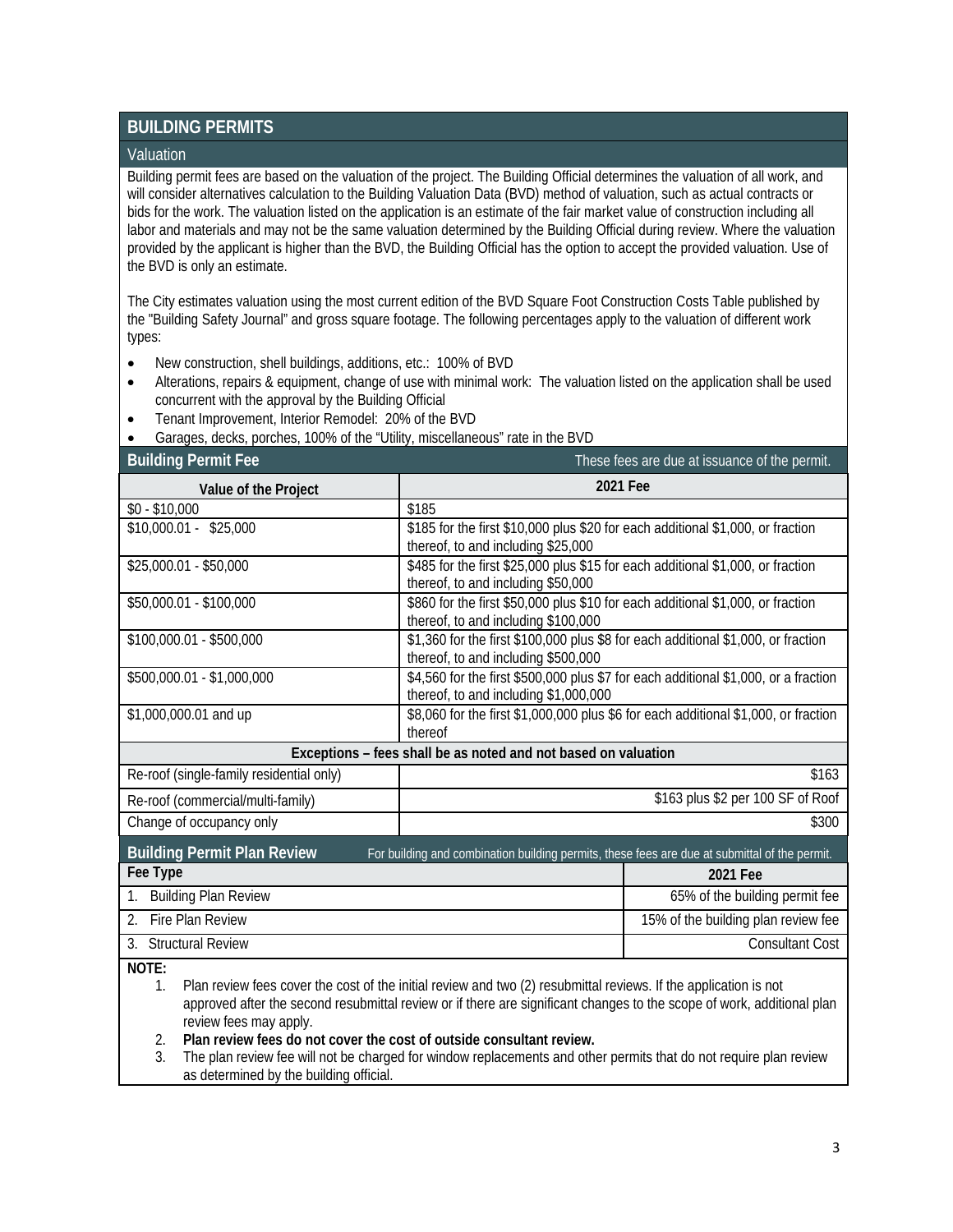| SPECIAL EVENT PERMIT APPLICATIONS                                                                                                                                                                                                                           |  |                                          |
|-------------------------------------------------------------------------------------------------------------------------------------------------------------------------------------------------------------------------------------------------------------|--|------------------------------------------|
| Fee Type                                                                                                                                                                                                                                                    |  | 2021 Fee                                 |
| 1. City Park Use, 31 to 100 participants                                                                                                                                                                                                                    |  | \$250                                    |
| 2. City Park Use, 101 to 200 participants                                                                                                                                                                                                                   |  | \$450                                    |
| 3. City Park Use, 201 or more participants                                                                                                                                                                                                                  |  | \$600                                    |
| 3. City Park Use, Special Expressive Event                                                                                                                                                                                                                  |  | \$150                                    |
| 4. Special event on private property (Outdoors > 500 people; Indoors over listed<br>occupancy)                                                                                                                                                              |  | \$300, plus \$50 per<br>add'l occurrence |
| \$200<br>5. City Right-of-Way Use (72 or less continuous hours for fairs, assemblies, bike<br>races, block parties, parades, processions, non-motorized vehicle races, street<br>dances, which do not involve any physical disturbance of the right-of-way) |  |                                          |
| 6. Youth not-for-profit fundraising                                                                                                                                                                                                                         |  | \$10                                     |
| Note:<br>Above listed fees include fees for tents, canopies, and temporary signage for event.<br>1.                                                                                                                                                         |  |                                          |
| 2.<br>Other fees may be required to cover the cost of City services necessary for the event, such as police and fire<br>services.                                                                                                                           |  |                                          |
| \$2 million liability insurance policy is required for all events on public property or rights-of-way.<br>3.                                                                                                                                                |  |                                          |
| Events for nonprofit organizations providing proof of 501(c)(3) status are charged at 80 percent of above-listed<br>4.<br>rates.                                                                                                                            |  |                                          |

5. Applications for special events must be submitted at least 30 days in advance. For applications less than 30 days in advance shall be charged an expedited review fee equal to 50 percent of the above-listed rates.

| DEMOLITION PERMITS (when not consolidated with another permit) These fees are due at issuance of the permit. |          |  |
|--------------------------------------------------------------------------------------------------------------|----------|--|
| Fee Type                                                                                                     | 2021 Fee |  |
| Residential Demolition/Commercial Demolition (per lot)                                                       | \$250    |  |
| Plan Review, if required                                                                                     | \$65     |  |

| <b>MECHANICAL FEES</b>                                                                                                              | These fees are due at issuance of the permit. |
|-------------------------------------------------------------------------------------------------------------------------------------|-----------------------------------------------|
| Fee Type                                                                                                                            | 2021 Fee                                      |
| Base Mechanical Permit Fee                                                                                                          | \$100                                         |
| Fee per fixture or piping only (all fixtures include associated piping, duct work or piping<br>only is charged as a single fixture) | \$21                                          |
| <b>Plan Review</b>                                                                                                                  | <b>Building Official Hourly</b>               |

| <b>PLUMBING FEES</b>                                                                                                                | These fees are due at issuance of the permit. |
|-------------------------------------------------------------------------------------------------------------------------------------|-----------------------------------------------|
| Fee Type                                                                                                                            | 2021 Fee                                      |
| Base Plumbing Permit Fee                                                                                                            | \$100                                         |
| Fee per fixture or piping only (all fixtures include associated piping, duct work or piping<br>only is charged as a single fixture) | \$21                                          |
| <b>Plan Review</b>                                                                                                                  | <b>Building Official Hourly</b>               |

| <b>TREE REMOVAL PERMITS</b>                                       | These fees are due at submittal of the permit. |
|-------------------------------------------------------------------|------------------------------------------------|
| Fee Type                                                          | 2021 Fee                                       |
| Tree Removal Permit Not Associated with Other Construction Permit |                                                |
| <b>Public Tree Exemption</b>                                      |                                                |
| Tree Removal Associated with Other Construction Permit            | Included with other permit                     |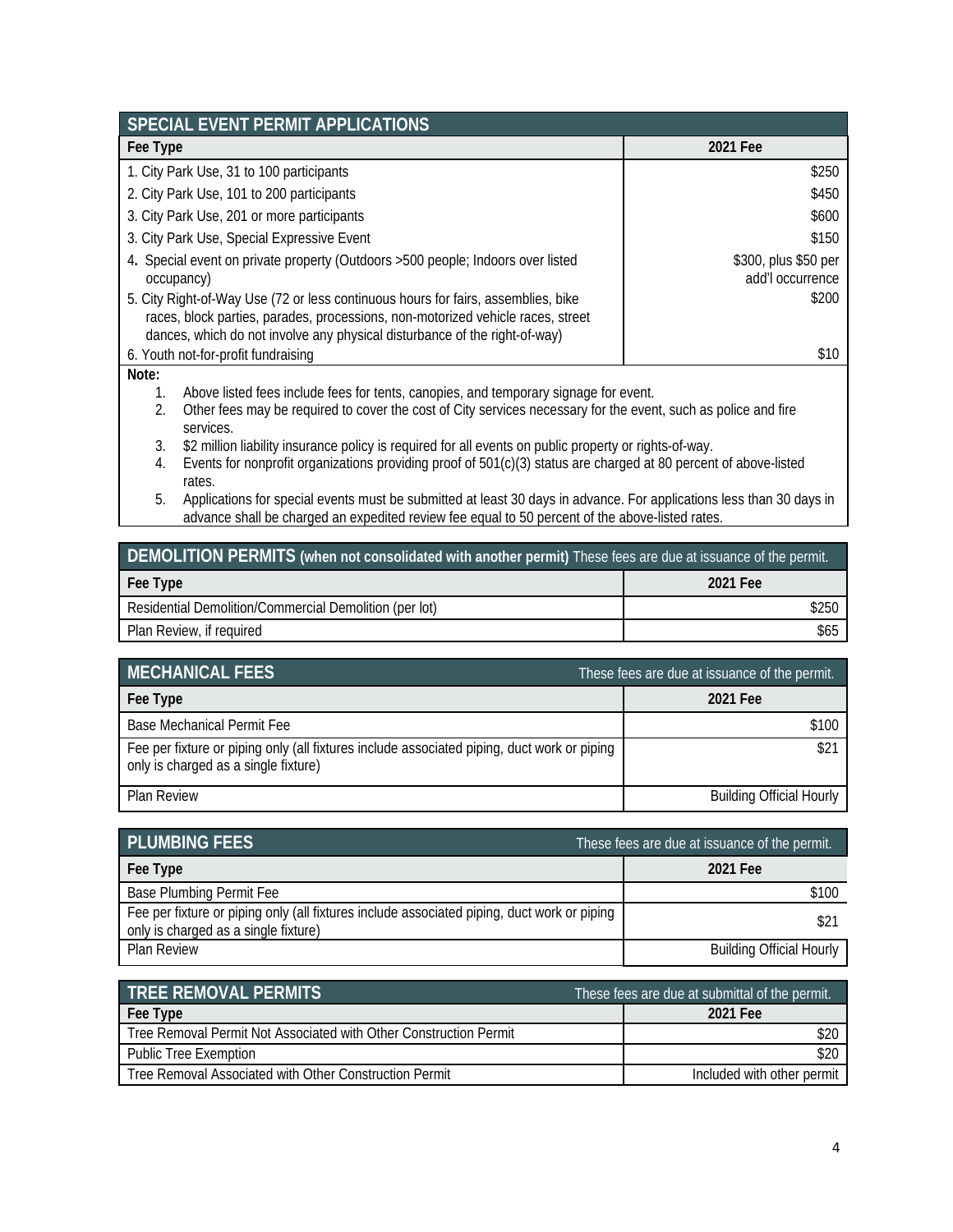| <b>SIGN PERMIT FEES</b>                                                                                      | These fees are due at issuance of the permit. |
|--------------------------------------------------------------------------------------------------------------|-----------------------------------------------|
| Fee Type                                                                                                     | 2021 Fee                                      |
| <b>Permanent Sign</b>                                                                                        |                                               |
| 1. Permit fee                                                                                                | \$200                                         |
| Plan review fee                                                                                              | \$100 per sign                                |
| Permanent Sign Under Master Signage Plan                                                                     |                                               |
| 1. Permit fee                                                                                                | \$150                                         |
| 2. Plan review fee                                                                                           | <b>None</b>                                   |
| <b>Temporary Sign</b>                                                                                        |                                               |
| 1. Portable and Limited Duration Sign Permit                                                                 | \$75                                          |
| 2. Annual Renewal Fee (applicable if the same sign is used after initial permit and<br>code has not changed) | \$20                                          |

| SITE DEVELOPMENT PERMIT                                                      | These fees are due at issuance of the permit. |
|------------------------------------------------------------------------------|-----------------------------------------------|
| Fee Type                                                                     | 2021 Fee                                      |
| Construction Mitigation Plan Not consolidated with Other Construction Permit | \$500                                         |
| Construction Mitigation Plan consolidated with Other Construction Permit     | <b>None</b>                                   |

| SITE DEVELOPMENT PERMIT         | These fees are due at issuance of the permit.                                                             |
|---------------------------------|-----------------------------------------------------------------------------------------------------------|
| Fee Type                        | 2021 Fee                                                                                                  |
| Base fee (0 to 100 cubic yards) | \$200                                                                                                     |
| 101 to 500 cubic yards          | \$200 for the first 100 yards plus \$2 for each additional cubic yard or fraction thereof                 |
| 501 to 1,000 cubic yards        | \$1,000 for the first 500 cubic yards plus \$1.50 for each additional cubic yard or<br>fraction thereof   |
| 1,001 cubic yards or more       | \$1,750 for the first 1,000 cubic yards plus \$0.60 for each additional cubic yard or<br>fraction thereof |

| <b>RIGHT OF WAY PERMITS</b><br>These fees are due at issuance of the permit.                                                                                                                                       |                                                                                                                 |
|--------------------------------------------------------------------------------------------------------------------------------------------------------------------------------------------------------------------|-----------------------------------------------------------------------------------------------------------------|
| Fee Type                                                                                                                                                                                                           | 2021 Fee                                                                                                        |
| Improvement to public right-of-way that is not a requirement of development, such as<br>replacing a driveway or installing a small rockery                                                                         | \$200                                                                                                           |
| Improvement to, or installation of utilities in, public right-of-way as part of development                                                                                                                        | \$900 plus \$2 per foot after first 100<br>feet                                                                 |
| Installation of utilities in right-of-way that includes only: 1) directional boring, 2)<br>installing wires in existing conduits, overlash to existing aerials, or 3) window cuts less<br>than 16 square feet each | \$800 plus \$2 per foot after first 100<br>feet up to 1,000 feet, and \$0.20 per<br>foot after first 1,000 feet |
| Maintenance of existing utility in public right-of-way (no new utilities installed, no new<br>improvements, no replacement)                                                                                        | \$350                                                                                                           |
| <b>Heavy Hauling</b>                                                                                                                                                                                               | \$300<br>Annual renewal fee: \$70                                                                               |
| Short Term Street Closure (72 hours or less, not associated with a special event<br>permit)                                                                                                                        | \$300<br>\$2 million liability insurance policy<br>also required                                                |
| Installation of residential mailboxes                                                                                                                                                                              | \$0                                                                                                             |
| Right-of-Way Vacation                                                                                                                                                                                              | \$3,500                                                                                                         |
| Right-of-Way Use Permit                                                                                                                                                                                            | \$1,500                                                                                                         |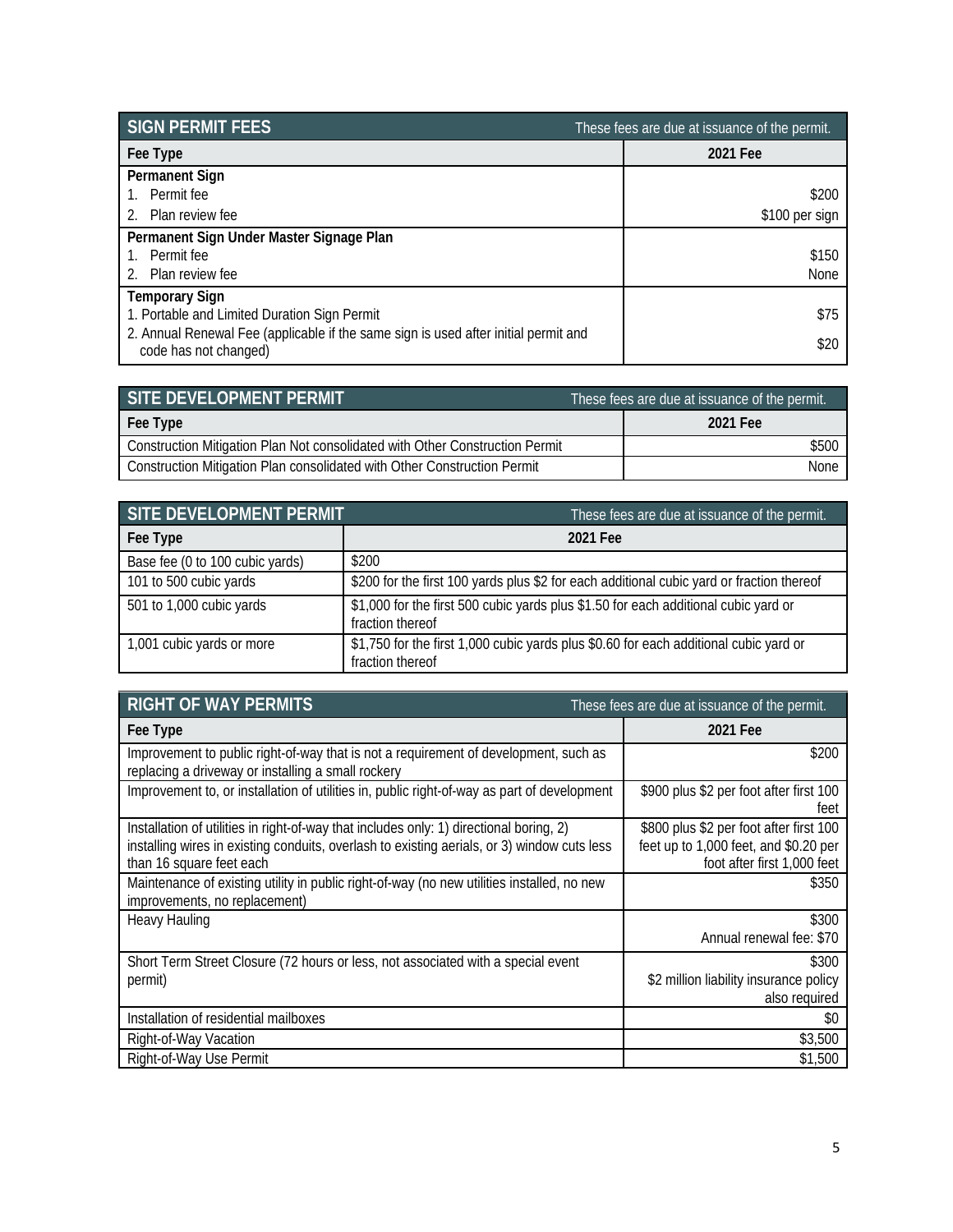| <b>INSPECTION FEES</b>                                                                 | These fees are due prior to next inspection. |
|----------------------------------------------------------------------------------------|----------------------------------------------|
| <b>Inspection Type</b>                                                                 | 2021 Fee                                     |
| Inspections greater than two hours                                                     | Hourly fee                                   |
| Re-inspection (including work not ready for inspection when inspector arrives on-site) | Hourly fee                                   |
| Inspections outside of normal business hours (minimum charge two-hours)                | Hourly fee                                   |
| Inspections for which no fee is specifically indicated                                 | Hourly fee                                   |

| DEVELOPMENT SERVICES MISCELLANEOUS APPLICATIONS |          |
|-------------------------------------------------|----------|
| Pre-Application                                 | 2021 Fee |
| <b>First Pre-Application Meeting</b>            | \$0      |
| <b>Subsequent Meetings</b>                      | \$150    |
| Multi-Family Housing Property Tax Exemption     | 2021 Fee |
| Application                                     | \$400    |
| Annual Compliance Review                        | \$100    |
| <b>Other Types</b>                              | 2021 Fee |
| Mobile Vending Permit                           | \$100    |
| <b>Zoning Verification Letter</b>               | \$200    |
| Individual Roadside Memorial Signs              | \$230    |

| OTHER PERMIT ADMINSTRATION FEES                                                                                                                                                            |                                                                                                                                                                                                                                                                                                                                                 |  |
|--------------------------------------------------------------------------------------------------------------------------------------------------------------------------------------------|-------------------------------------------------------------------------------------------------------------------------------------------------------------------------------------------------------------------------------------------------------------------------------------------------------------------------------------------------|--|
| <b>Permit Administration</b>                                                                                                                                                               | 2021 Fee                                                                                                                                                                                                                                                                                                                                        |  |
| <b>Administration Fee</b>                                                                                                                                                                  | An administration fee of 35%, plus a 2% technology surcharge, is added to all fees<br>and charges listed whenever outside costs are incurred.                                                                                                                                                                                                   |  |
| <b>Outside Costs</b>                                                                                                                                                                       | Outside costs are extra costs of services and materials billed to the City that are<br>not included in other permit fees. This includes, but is not limited to, extra costs<br>for publication and posting; attorney fees; filing fees; reproduction costs; and<br>outside engineering, surveying, environmental and other consulting services. |  |
| Post-Issuance Permit Revision: These<br>fees are due at issuance of the revision.<br>(Field Change)                                                                                        | \$112, plus hourly fee                                                                                                                                                                                                                                                                                                                          |  |
| Additional Plan Reviews (more than 2<br>revisions): These fees are due at<br>issuance of the permit.                                                                                       | Hourly fee                                                                                                                                                                                                                                                                                                                                      |  |
| Temporary Certificate of Occupancy:<br>These fees are due at issuance of the<br>TCO.                                                                                                       | Single Family - \$250<br>Non-single family - \$500                                                                                                                                                                                                                                                                                              |  |
| Extension of Permit, Project Approval:<br>These fees are due at renewal of the<br>permit.                                                                                                  | 10% of permit fee                                                                                                                                                                                                                                                                                                                               |  |
| Special Investigative Fee for Work<br>Initiated or Completed without a Permit:<br>These fees are due at issuance of the<br>permit and are paid in addition to the<br>required permit fees. | Equal to permit fee (plan review fees not included)                                                                                                                                                                                                                                                                                             |  |
| Washington State Building Code<br><b>Council Fee Residential</b>                                                                                                                           | \$6.50 per residential building permit plus an additional \$2.00 per unit after the first                                                                                                                                                                                                                                                       |  |
| Washington State Building Code<br><b>Council Fee Commercial</b>                                                                                                                            | \$25 per commercial building permit plus an additional \$2.00 per residential unit.                                                                                                                                                                                                                                                             |  |
| Refunds                                                                                                                                                                                    | Except as noted otherwise, fees and charges are nonrefundable.                                                                                                                                                                                                                                                                                  |  |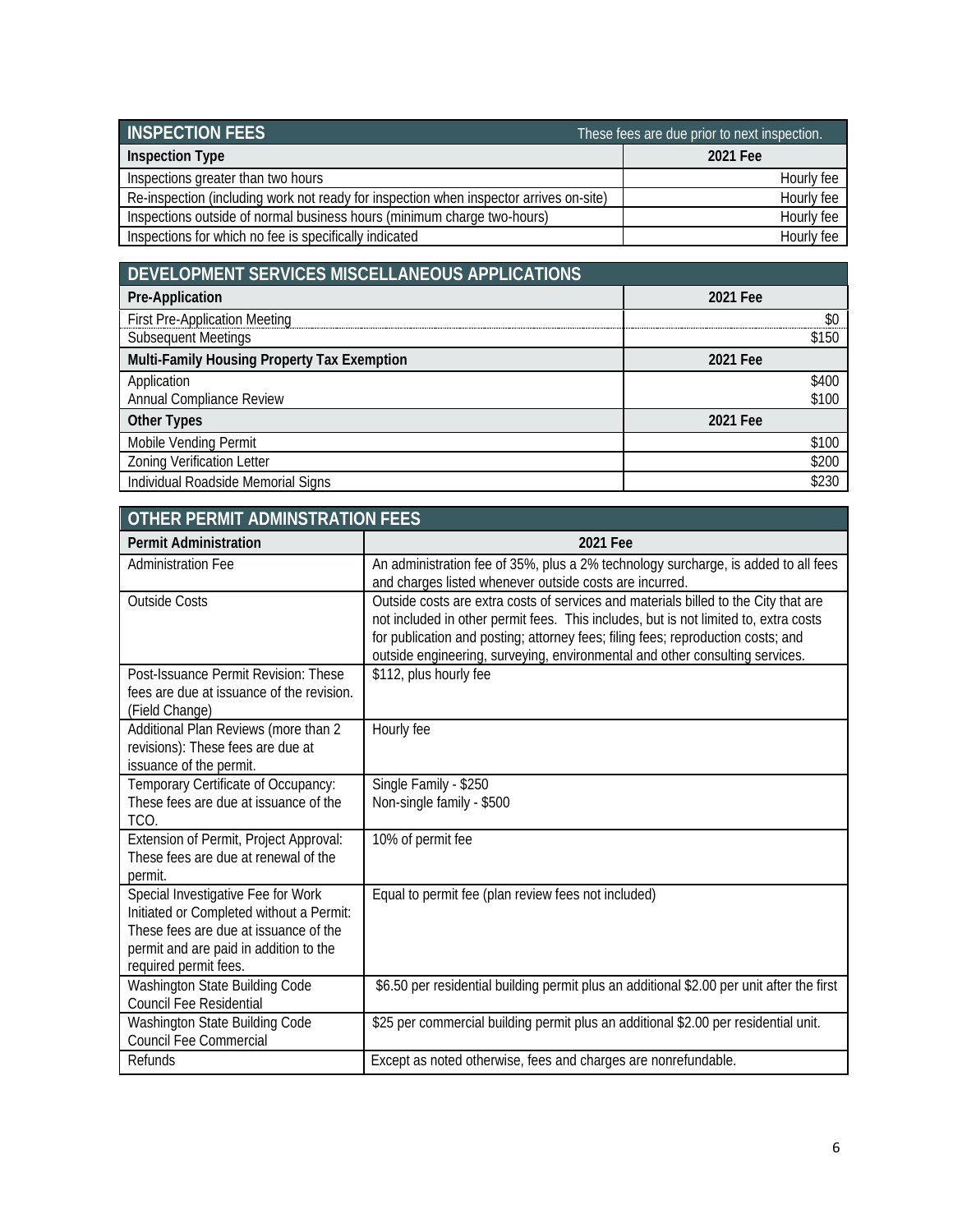| <b>ADVANCED DEPOSITS</b>        | These fees are due at submittal of the permit. |
|---------------------------------|------------------------------------------------|
| Fee Type                        | 2021 Fee                                       |
| 1. Hearing Examiner             | \$3,100                                        |
| City Attorney<br>2.             | \$2,500                                        |
| <b>Other Consultant Reviews</b> | \$1.500                                        |

**Note:**

- 1. The Hearing Examiner deposit can be adjusted by the Development Services Director to reflect the fee stated in the Hearing Examiner contract with the City.
- 2. The Hearing Examiner deposit can be adjusted by the Development Services Director to reflect the fee stated in the Hearing All deposits required in this resolution shall be held for a period of not to exceed three (3) months from the date of completion of the project to allow for all billings related to the event to be received by the City and billed against the deposit. Deposits are meant to reimburse the costs involved. When costs exceed the original deposit, an additional deposit will be required before any further work will be performed by the City. The amount of the additional deposit shall be determined by the City. No interest shall accrue to any deposit.

| <b>IMPACT FEES</b>                                                                                   | These fees are due at issuance of the permit.                                                          |  |
|------------------------------------------------------------------------------------------------------|--------------------------------------------------------------------------------------------------------|--|
| Fee Type                                                                                             | 2021 Fee                                                                                               |  |
| Park Impact Fee                                                                                      | \$3,175 per dwelling unit                                                                              |  |
| <b>Traffic Impact Fee</b>                                                                            | \$440 per ADT                                                                                          |  |
| School Impact Fee for single family homes and townhomes (collected by Northshore<br>School District) | \$17,080 per single-family/<br>townhouse and \$1,504 per<br>multifamily (2+ bedrooms) dwelling<br>unit |  |
| Impact Fee Deferral Administration                                                                   | \$345                                                                                                  |  |

| <b>APPEALS/INTERPRETATIONS</b>                                                                        | These fees are due at submittal. |
|-------------------------------------------------------------------------------------------------------|----------------------------------|
| Fee Type                                                                                              | 2021 Fee                         |
| Appeal filing fee (administrative decisions)                                                          | \$1,680                          |
| Building Official Decision or Public Works Decision: These fees are due at issuance of<br>the permit. | \$100 plus, hourly fee           |
| <b>Transportation Infrastructure Deviations</b>                                                       | \$100 plus, hourly fee           |
| Development Services Director Interpretation                                                          | \$2,550                          |

| DEVELOPMENT SERVICES HOURLY RATES<br>Fee schedule for utilization of administrative review, which involves City staff time in excess of normal permit processing, and<br>for any permit in which a fee is not established. |          |
|----------------------------------------------------------------------------------------------------------------------------------------------------------------------------------------------------------------------------|----------|
| Position                                                                                                                                                                                                                   | 2021 Fee |
| Public Works Director, Development Services Director                                                                                                                                                                       | \$149    |
| Assistant Public Works Director, Planning Manager                                                                                                                                                                          | \$127    |
| <b>Building Official</b>                                                                                                                                                                                                   | \$120    |
| Senior Engineer                                                                                                                                                                                                            | \$118    |
| <b>Building Plans Examiner, Engineer I</b>                                                                                                                                                                                 | \$109    |
| Building Inspector II, Fire Inspector, Planner                                                                                                                                                                             | \$106    |
| Senior AA, Engineering Technician                                                                                                                                                                                          | \$96     |
| Permit Technician II                                                                                                                                                                                                       | \$93     |
| Any other staff                                                                                                                                                                                                            | \$109    |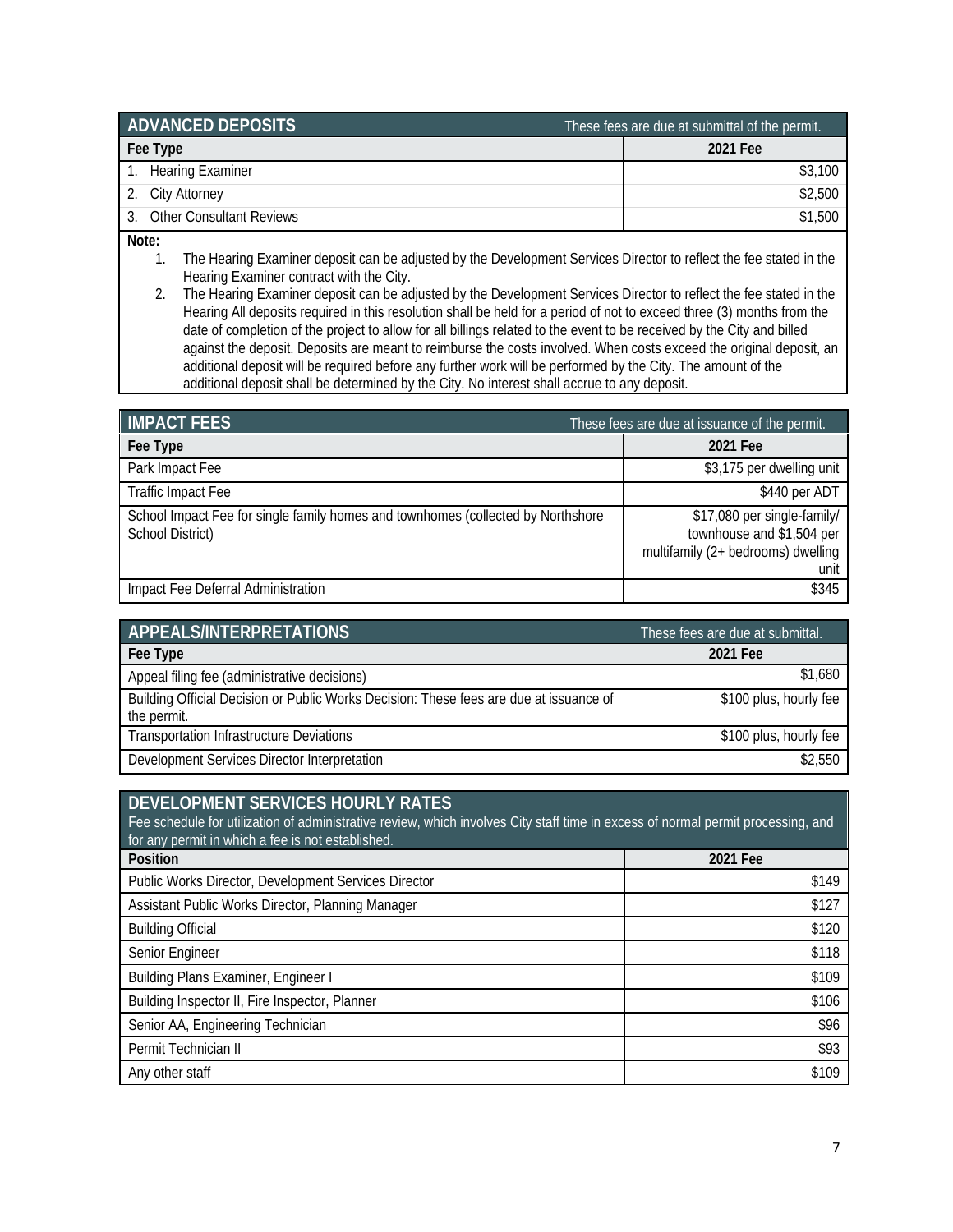| <b>FIRE PERMIT FEES</b>                                                   | These fees are due at issuance of the permit. |
|---------------------------------------------------------------------------|-----------------------------------------------|
| <b>Fire Alarm System</b>                                                  | 2021 Fee                                      |
| Modification (Monitoring, Device Swap, Tenant Improvement, etc.)          | \$300                                         |
| New Systems                                                               | \$500                                         |
| Fire Sprinkler System                                                     | 2021 Fee                                      |
| Tenant Improvement (20 heads or less)                                     | \$300                                         |
| New Systems and Tenant Improvements over 20 heads (fee charged per riser) | \$500                                         |
| Fire Extinguishing/Suppression System                                     | 2021 Fee                                      |
| New Systems and Modifications                                             | \$350                                         |
| <b>Underground Supply Permits</b>                                         | 2021 Fee                                      |
| Commercial/Residential Buildings (excludes single family residential)     | \$465                                         |
| <b>Standpipe Installation</b>                                             | 2021 Fee                                      |
| Class I, II, or III                                                       | \$437                                         |
| Other Types of Permits/Inspections                                        | 2021 Fee                                      |
| Tents and Canopies, Temporary Membrane Structures (per tent)              | None                                          |
| Fire Pump Installation                                                    | \$350                                         |
| <b>Emergency Responder Radio</b>                                          | \$500                                         |
| Stairway pressurization and smoke control plans                           | \$500                                         |
| Permitted Hazardous Materials                                             | \$500                                         |
| Flammable/Combustible Liquids/Construction                                |                                               |
| 1. Tank Install                                                           | \$500                                         |
| 2. Tank Removal                                                           | \$300                                         |
| <b>LPG Construction</b>                                                   |                                               |
| 1. Install or Modify LP-gas system/Construction                           | \$400                                         |
| 2. Tank Install - Residential (R-3) > 500 gals only                       | \$200                                         |
| Compressed Gas System, Install, Modify, or Remove                         | \$500                                         |
| Inspection/Testing, if over 2 hours total per permit                      | Hourly fee                                    |